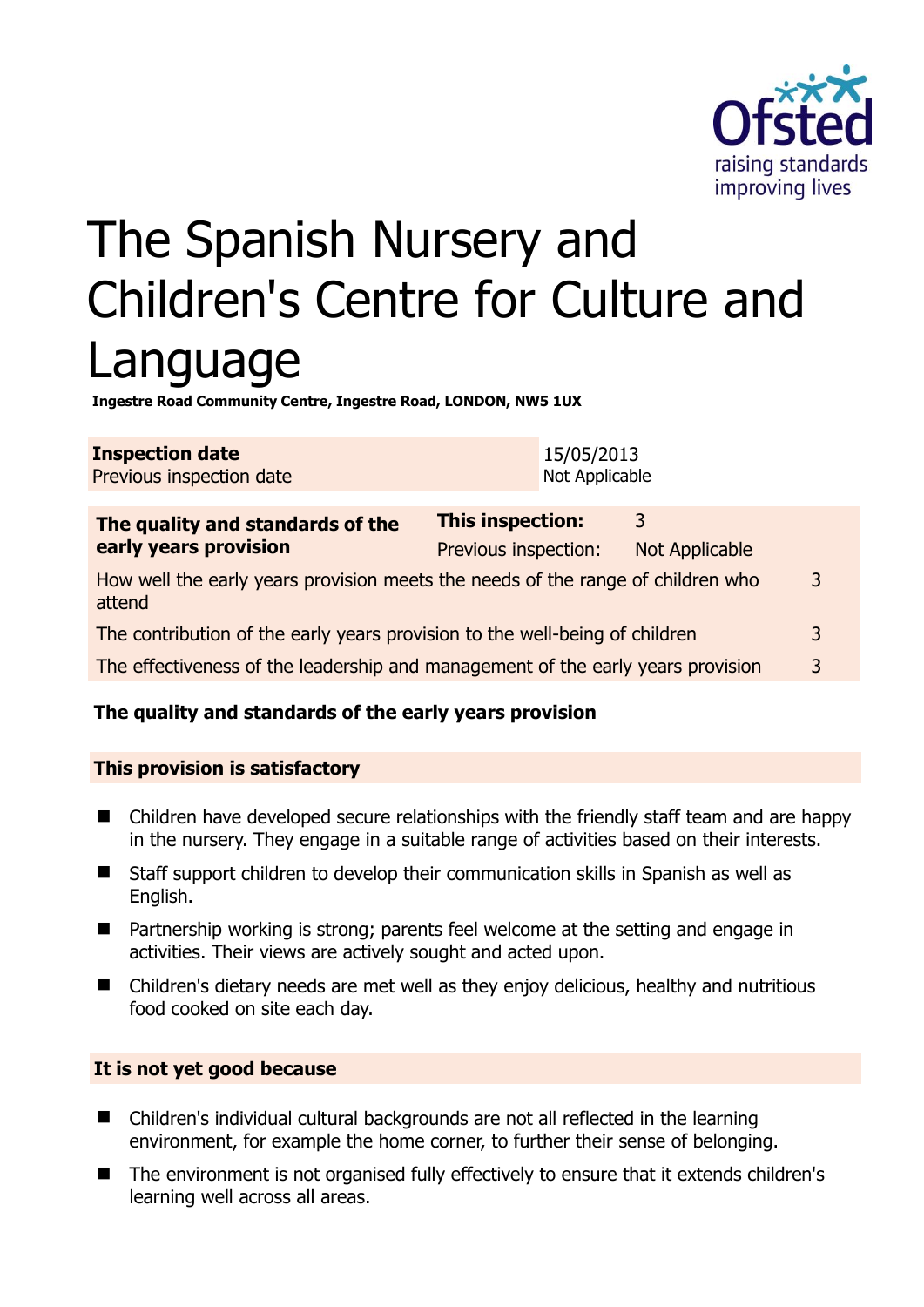■ Planning of learning opportunities is not always implemented consistently, to support children's learning.

#### **Information about this inspection**

Inspections of registered early years provision are:

- scheduled at least once in every inspection cycle the current cycle ends on 31 July 2016
- scheduled more frequently where Ofsted identifies a need to do so, for example where provision was previously judged inadequate
- brought forward in the inspection cycle where Ofsted has received information that suggests the provision may not be meeting the legal requirements of the Early Years Foundation Stage or where assessment of the provision identifies a need for early inspection
- prioritised where we have received information that the provision is not meeting the requirements of the Early Years Foundation Stage and which suggests children may not be safe
- scheduled at the completion of an investigation into failure to comply with the requirements of the Early Years Foundation Stage.

The provision is also registered on the voluntary and compulsory parts of the Childcare Register. This report includes a judgment about compliance with the requirements of that register.

#### **Inspection activities**

- The inspector observed children's play in the hall and in the outdoor area.
- $\blacksquare$ The inspector talked with staff and children within the setting and held discussions with the nursery manager and provider.
- $\blacksquare$ The inspector looked at a sample of documentation including plans and children's progress records.
- The inspector took account of the views of parents through sampling available documentation and discussion with them on the day of the inspection.
- The inspector completed a joint observation of a routine activity with the manager.

**Inspector**  Helen Steven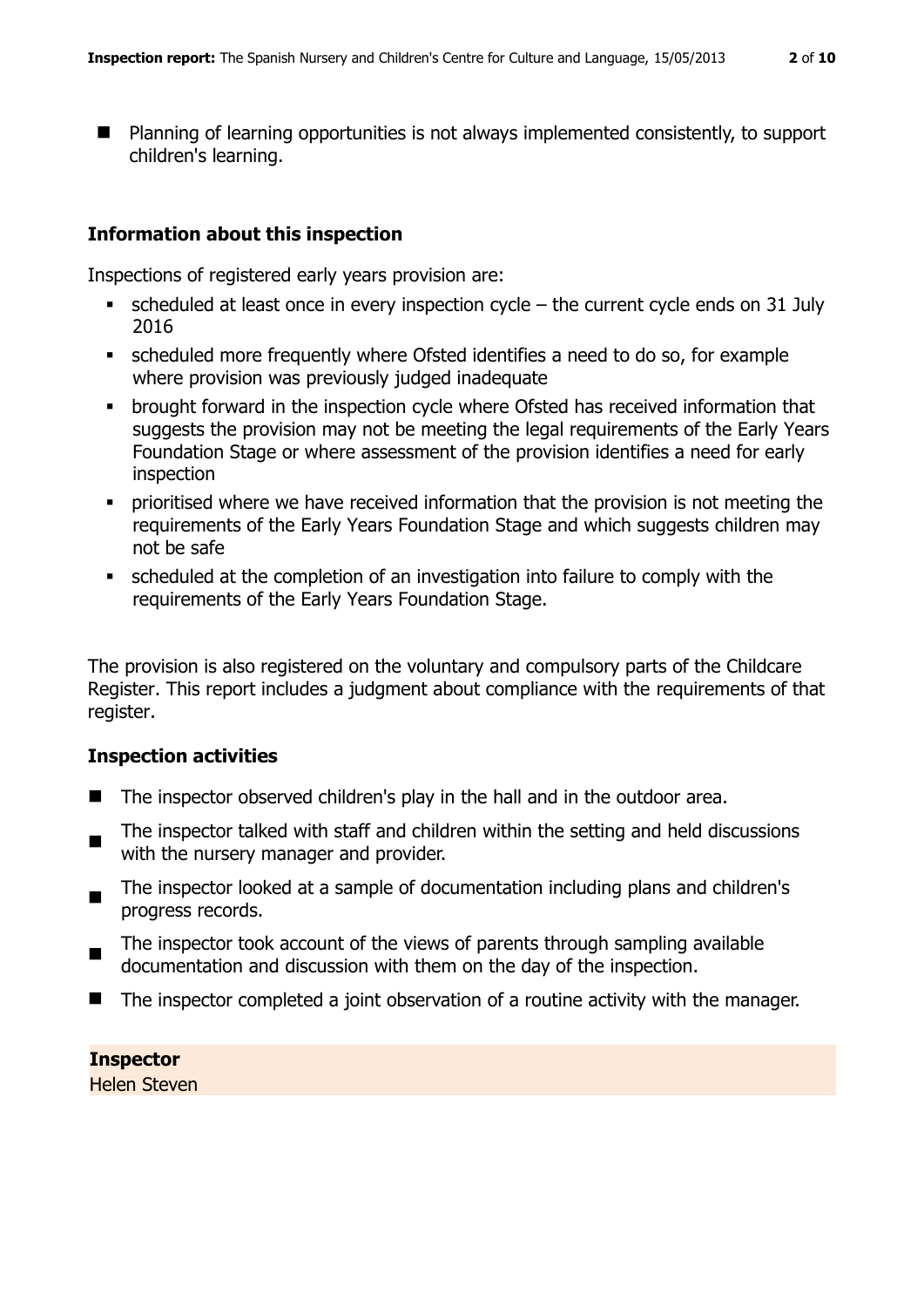# **Full Report**

# **Information about the setting**

The Spanish Nursery and Children's Centre for Language and Culture registered in October 2012. It operates from the hall within a community centre in Kentish Town, in the London borough of Camden. The setting is privately owned by The Spanish Nursery Limited. There is a computer room available, primarily for the use of for older children. There is a secure outdoor space available for the children. The setting is registered on the Early Years Register and the compulsory and voluntary parts of the Childcare Register.

The nursery is open from 8.30am to 5.30 pm every weekday for 48 weeks per year. In addition there are out of school activities for older children. There are currently 11 children on roll in the early years age range. All children on roll are learning English as an additional language. The nursery teaches children in Spanish as well as English. Children aged three receive funding for nursery education.

There are currently two staff including the manager working with the children, both of whom are qualified teachers. Further staff are being employed as the numbers of children at the setting increases. In addition two part-time volunteers work at the setting.

# **What the setting needs to do to improve further**

#### **To meet the requirements of the Early Years Foundation Stage the provider must:**

 $\blacksquare$  improve the learning environment and review routines in order to challenge and extend children's learning across all areas, particularly giving children opportunities to explore mathematics and literacy in everyday situations and role play.

#### **To further improve the quality of the early years provision the provider should:**

- develop further the system for planning in order to support children's next steps in learning consistently
- develop opportunities to reflect children's individual backgrounds throughout the setting, to give them a sense of belonging and to encourage them to find out about other children's experiences.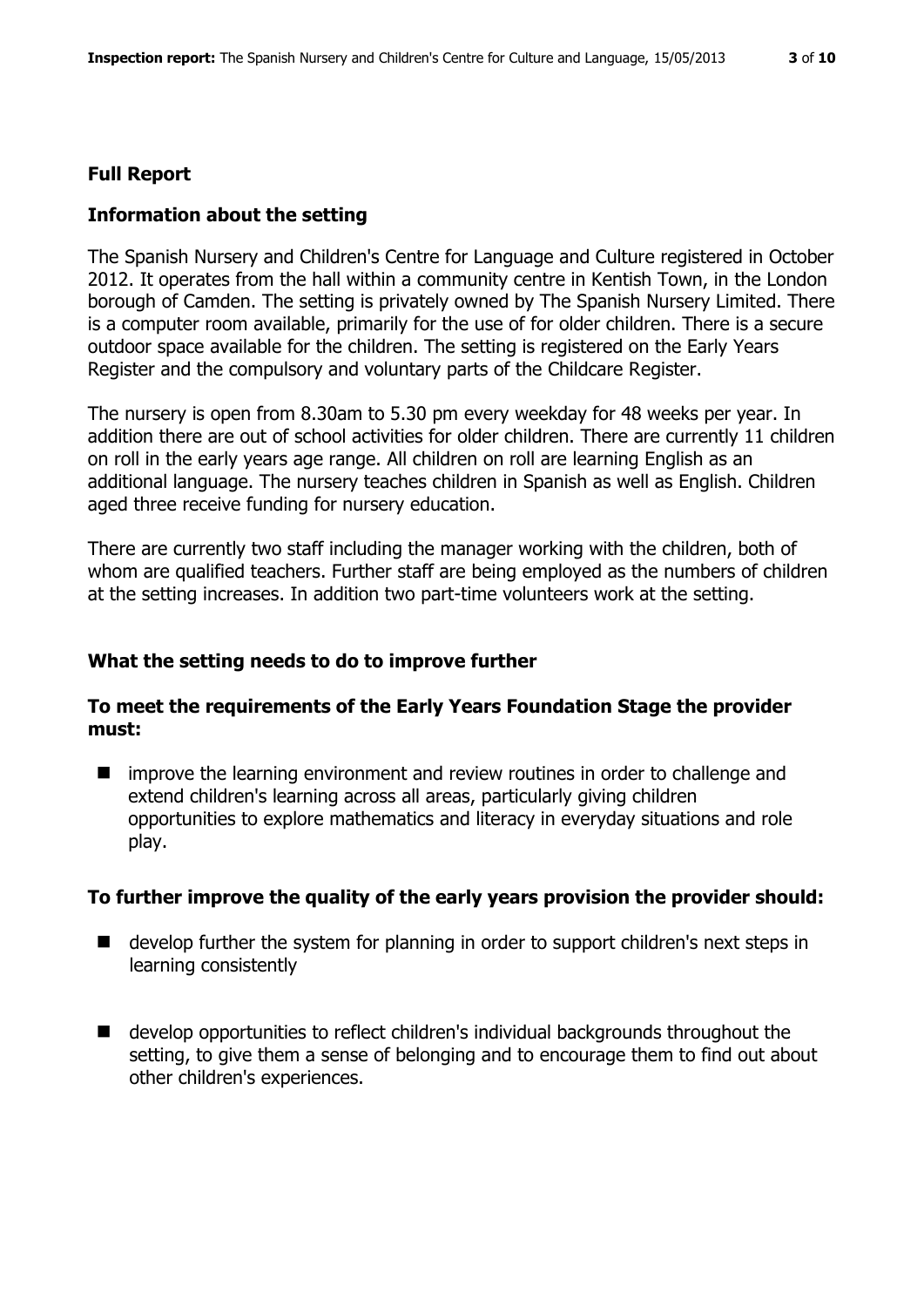#### **Inspection judgements**

#### **How well the early years provision meets the needs of the range of children who attend**

Children have access to a varied range of activities and experiences across the seven areas of learning. Staff seek information from parents at the start of each placement to establish children's interests and abilities. The provider has adopted the local authority's system for monitoring and tracking children's progress. This includes a system to share information to support children moving on to school. Samples of children's work are kept in a separate file and staff have begun to use photographs to evidence children's learning. Planning is carried out by the staff team and links to observations and children's interests. Staff have identified ways to support children's next steps but are not always consistent in supporting this. For example, they assess that children's development would be improved by creating cosy corners to encourage them to develop their communication skills; however this is not implemented.

Children arrive at the setting and enthusiastically engage in activities. Although this is a Spanish-speaking nursery some children are multi-lingual. Children's home languages are known by the staff and there is a list of keywords on display. The staff are beginning to obtain resources that promote diversity. There are Spanish items and some that reflect the wider diverse community; for example they have dolls representing different races. However, this is not yet extended to embrace the backgrounds of all children. For example, the role play area does not include packaging reflecting individual backgrounds of children attending.

Children have access to books, both Spanish and English, stored on low level shelving and around the setting to enhance specific displays or routines. For example, books about toilet training are available by the nappy changing table to support children in their stage of personal development. Parents sit and read a book to their children and others join them and become thoroughly engrossed in the story. Circle time is for all children. Staff talk to them about some of the animal pictures in a book; they repeat words in both languages and include some words in Polish. However, this time is not planned effectively to extend more able children. There is a varied range of media available to enable children to draw and write, although these opportunities are not integrated within play activities, such as in the role-play area. Children's names are on display around the nursery and name cards have been devised as a prompt for children at the writing table. However, staff are not modeling letter formation that will assist children as they move on to school.

Children explore volume and measure as they happily pour water and pack sand into containers. They learn colours as this is discussed routinely, for example when children choose a flannel to dry their hands on. Children are learning to count by rote; they sit along the wall and count with the staff. They assist staff in recording the number of children present and as a group they take this information the cook. They use mathematical language in play, counting chairs forwards and backwards. Children gain an awareness of the local area as they make weekly visits to the library, giving them an opportunity to observe features of the environment as well as being encouraged to develop a love of books. Children have the opportunity to spend time engaging in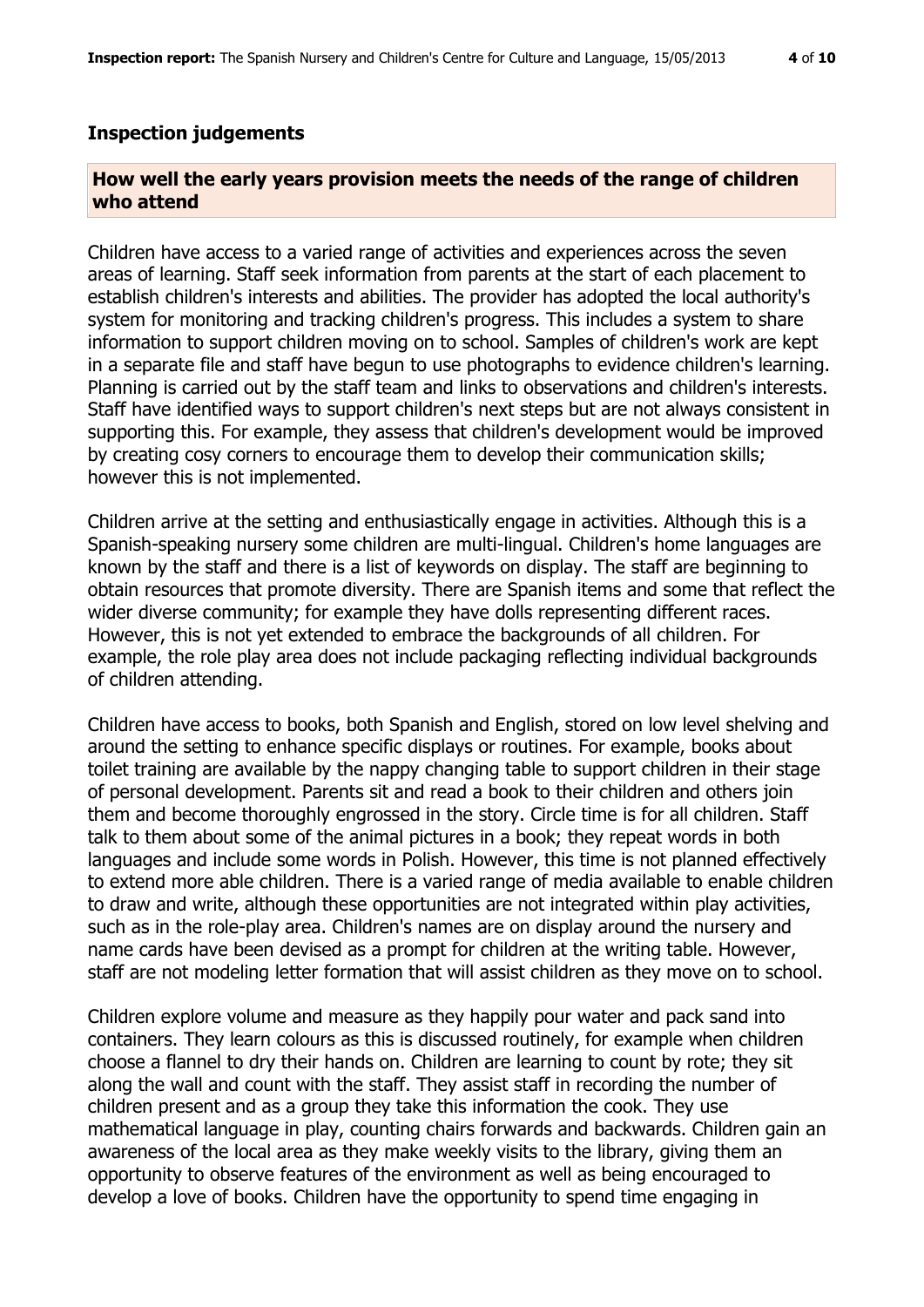imaginative activities based on their own first-hand experiences, although the role-play area was not well used at inspection. It is not richly resourced with materials reflecting children's family lives and communities or those that encourage mathematics and literacy. Overall children are able to express their own ideas through using paints available on an easel, and displays of children's work show examples of collage.

#### **The contribution of the early years provision to the well-being of children**

Children are happy within the nursery and have made relationships with their keyperson and other staff members. Children are greeted warmly with a hug and smiles. Children happily show visitors items and inform them that they like to play with balls. Staff enable children to return to activities by not packing away toys they are playing with, for example a train track that children have connected together.

Deployment of staff means that at times children are cared for by only one adult and their play is interrupted in order to accompany the staff member to open the door. The provider has appointed a new staff member to start next week in order to address this. Parents stay with their children as they visit the setting to help them settle in effectively at their own pace. Children play alongside their friends and behave well. Staff offer children praise and encouragement and role model good manners and respect for others. New children are gently reminded about expectations of the setting. Children are encouraged to take responsibility for small jobs such as handing out cups at lunchtime. They are encouraged to identify and share their feelings through a lovely circle time activity. They find their photograph and choose a picture that represents how they feel and display these by their name. However, the environment has not been planned effectively to ensure that all children have a photograph or name tag, to give them a sense of belonging.

Children benefit from nutritious, freshly cooked food cooked on the premises, which support them in developing healthy eating habits. For example, they have carrot and sweet potato soup and homemade pizza and salad. Staff eat with the children and encourage this to be a social time. Food is plentiful and children independently serve themselves seconds. All children wear bibs to protect their clothing although older children voice a preference not to. Children bring in fruit each day to share, which is prepared by staff at set times. When cups are available, children access water independently from a dispenser in the hall.

Children are developing suitable personal hygiene routines as they are encouraged to hand wash prior to handling food and after toileting. Due to the logistics of the premises children are not able to use the toilet independently. Staff take all the children to the bathroom at the same time, which results in them waiting around for others.

Children engage in physical activities both indoors and outside. They balance on large soft blocks and zoom around the hall pushing trolleys and prams. Children have access to the adjacent outside area at set times each day. They climb the steps and whizz down the slide. They manoeuvre around the space in large wheeled toys. Children enjoyed growing vegetables such as potatoes and carrots and water them regularly. Regular fire drills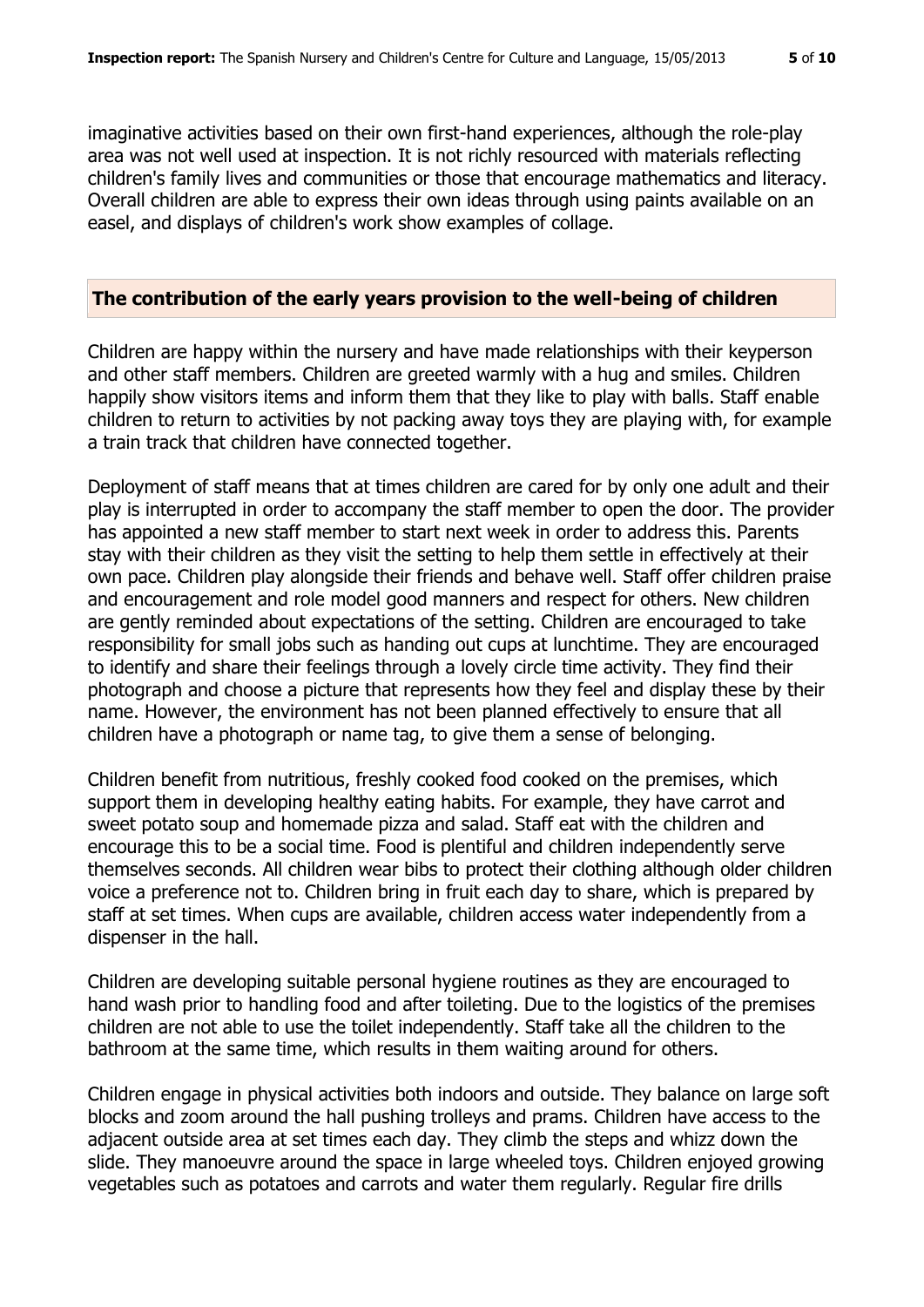introduce children to how to keep themselves safe in an evacuation.

#### **The effectiveness of the leadership and management of the early years provision**

The nursery has been operating for approximately four months and this is the first inspection since registration in October 2012. The manager and provider engaged in the inspection process and demonstrate a strong commitment and capacity to drive improvement. They have begun to self-evaluate their service and have sought input from the local authority to support them in this. They have started to implement actions to improve outcomes for children as a result of feedback. For example, they are replacing the caricature pictures on display with positive photographic images of children and families. The manager has not yet established a systematic process for fully monitoring the effectiveness of the educational programme and environment to identify weaknesses. The provider has put comprehensive systems in place for the regular supervision of staff and support for their professional development by enabling them to attend staff meetings and training. Secure awareness of safeguarding issues and robust recruitment and vetting procedures are in place to protect children. Visitors are reminded that mobile phones are not to be used in the setting. Both staff hold a valid paediatric first aid certificate in order to treat children appropriately in the event of an accident.

There is a strong relationship with parents. They are encouraged to participate in the nursery and some fathers stay and engage in activities when dropping off their children. Parents talk about the nursery positively. They have chosen the nursery as they want their children to speak Spanish. They are aware that the provider must ensure children have sufficient opportunities to learn and reach a good standard in English language. They like that focused activities are in place to support this. They report that they 'can tell that staff care about the children' and state that the food is 'fantastic'. New parents feel their children have been supported in settling in and they are made welcome in the setting. The provider has undertaken a questionnaire to seek and respond to parents' views. Staff are reviewing responses from parents who feel areas of the service are satisfactory, in order to secure better outcomes for children and further strengthen their partnership with parents and carers. Parents and their children contribute at home to 'El Libro Viajero' where they share beautiful photos and information about their home life and family. This supports children in developing an understanding of similarities and differences between themselves and others. Parents are given ideas on how to support their children's learning at home as this is discussed in the termly progress update. The provider has details of other agencies in the area who she can contact to support children when as and when required.

#### **The Childcare Register**

| The requirements for the compulsory part of the Childcare Register are | Met |
|------------------------------------------------------------------------|-----|
| The requirements for the voluntary part of the Childcare Register are  | Met |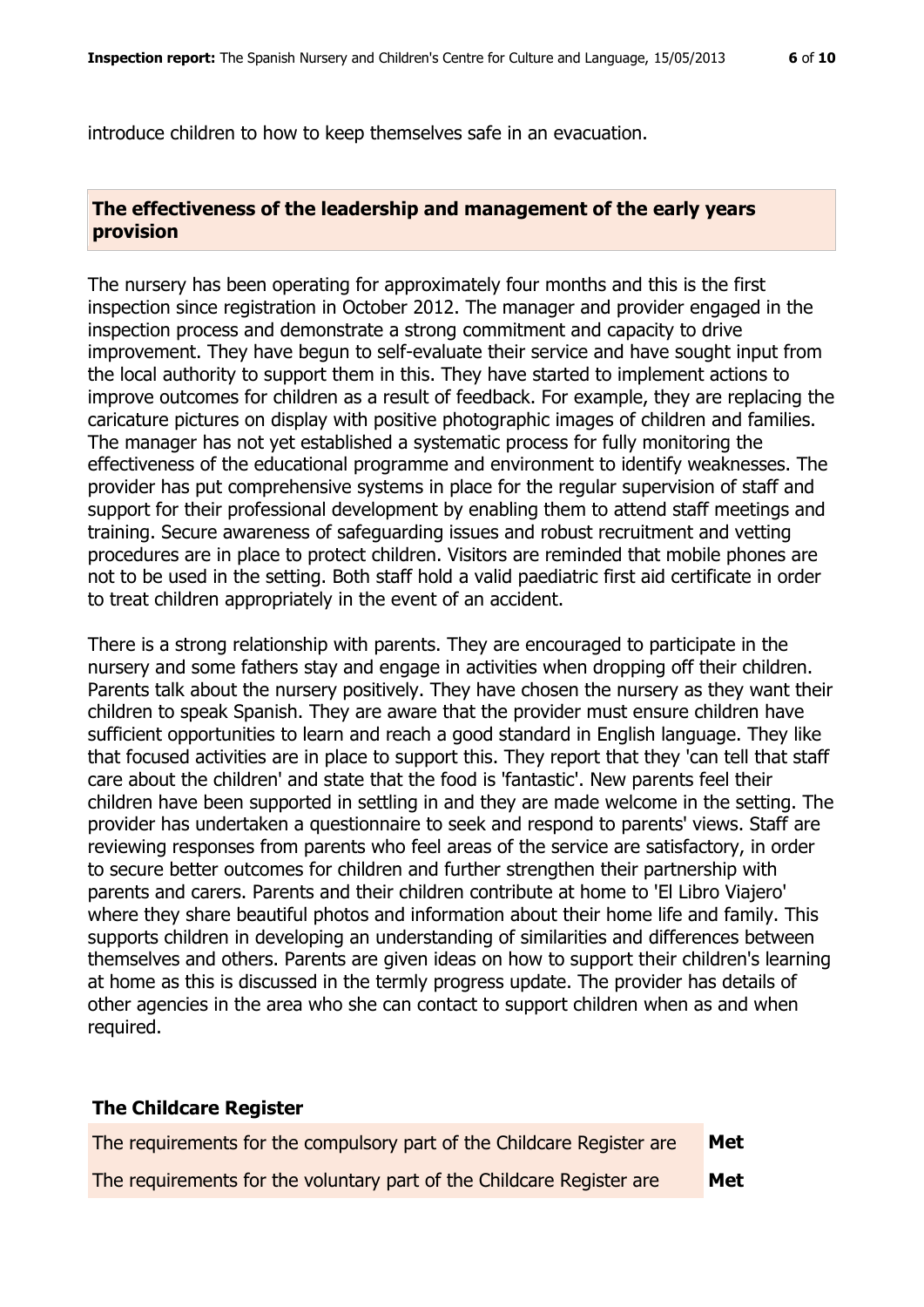# **What inspection judgements mean**

# **Registered early years provision**

| <b>Grade</b> | <b>Judgement</b> | <b>Description</b>                                                                                                                                                                                                                                                                                                                                                                 |
|--------------|------------------|------------------------------------------------------------------------------------------------------------------------------------------------------------------------------------------------------------------------------------------------------------------------------------------------------------------------------------------------------------------------------------|
| Grade 1      | Outstanding      | Outstanding provision is highly effective in meeting the needs<br>of all children exceptionally well. This ensures that children are<br>very well prepared for the next stage of their learning.                                                                                                                                                                                   |
| Grade 2      | Good             | Good provision is effective in delivering provision that meets<br>the needs of all children well. This ensures children are ready<br>for the next stage of their learning.                                                                                                                                                                                                         |
| Grade 3      | Satisfactory     | Satisfactory provision is performing less well than expectations<br>in one or more of the key areas. It requires improvement in<br>order to be good.                                                                                                                                                                                                                               |
| Grade 4      | Inadequate       | Provision that is inadequate requires significant improvement<br>and/or enforcement action. The provision is failing to give<br>children an acceptable standard of early years education and/or<br>is not meeting the safeguarding and welfare requirements of<br>the Early Years Foundation Stage. It will be inspected again<br>within 12 months of the date of this inspection. |
| Met          |                  | The provision has no children on roll. The inspection judgement<br>is that the provider continues to meet the requirements for<br>registration.                                                                                                                                                                                                                                    |
| Not met      |                  | The provision has no children on roll. The inspection judgement<br>is that the provider does not meet the requirements for<br>registration.                                                                                                                                                                                                                                        |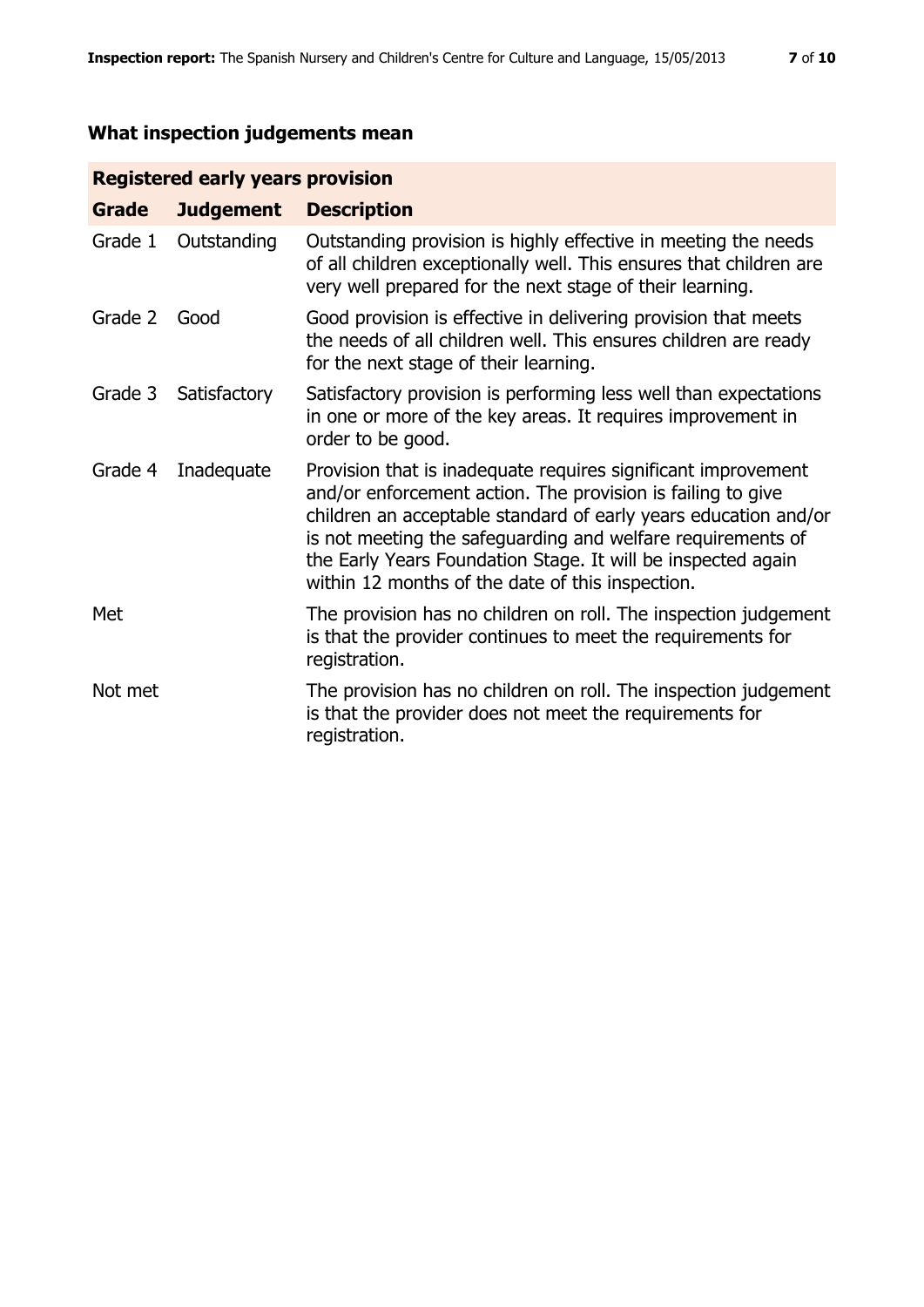This inspection was carried out by Ofsted under sections 49 and 50 of the Childcare Act 2006 on the quality and standards of provision that is registered on the Early Years Register. The registered person must ensure that this provision complies with the statutory framework for children's learning, development and care, known as the Early Years Foundation Stage.

# **Setting details**

| Unique reference number       | EY453063                 |
|-------------------------------|--------------------------|
| <b>Local authority</b>        | Camden                   |
| <b>Inspection number</b>      | 890111                   |
| <b>Type of provision</b>      | Full-time provision      |
| <b>Registration category</b>  | Childcare - Non-Domestic |
| <b>Age range of children</b>  | $0 - 8$                  |
| <b>Total number of places</b> | 42                       |
| Number of children on roll    | 11                       |
| <b>Name of provider</b>       | The Spanish Nursery      |
| Date of previous inspection   | not applicable           |
| <b>Telephone number</b>       | 07921 181271             |

Any complaints about the inspection or the report should be made following the procedures set out in the guidance *'Complaints procedure: raising concerns and making complaints* about Ofsted', which is available from Ofsted's website: www.ofsted.gov.uk. If you would like Ofsted to send you a copy of the guidance, please telephone 0300 123 4234, or email enquiries@ofsted.gov.uk.

# **Type of provision**

For the purposes of this inspection the following definitions apply:

Full-time provision is that which operates for more than three hours. These are usually known as nurseries, nursery schools and pre-schools and must deliver the Early Years Foundation Stage. They are registered on the Early Years Register and pay the higher fee for registration.

Sessional provision operates for more than two hours but does not exceed three hours in any one day. These are usually known as pre-schools, kindergartens or nursery schools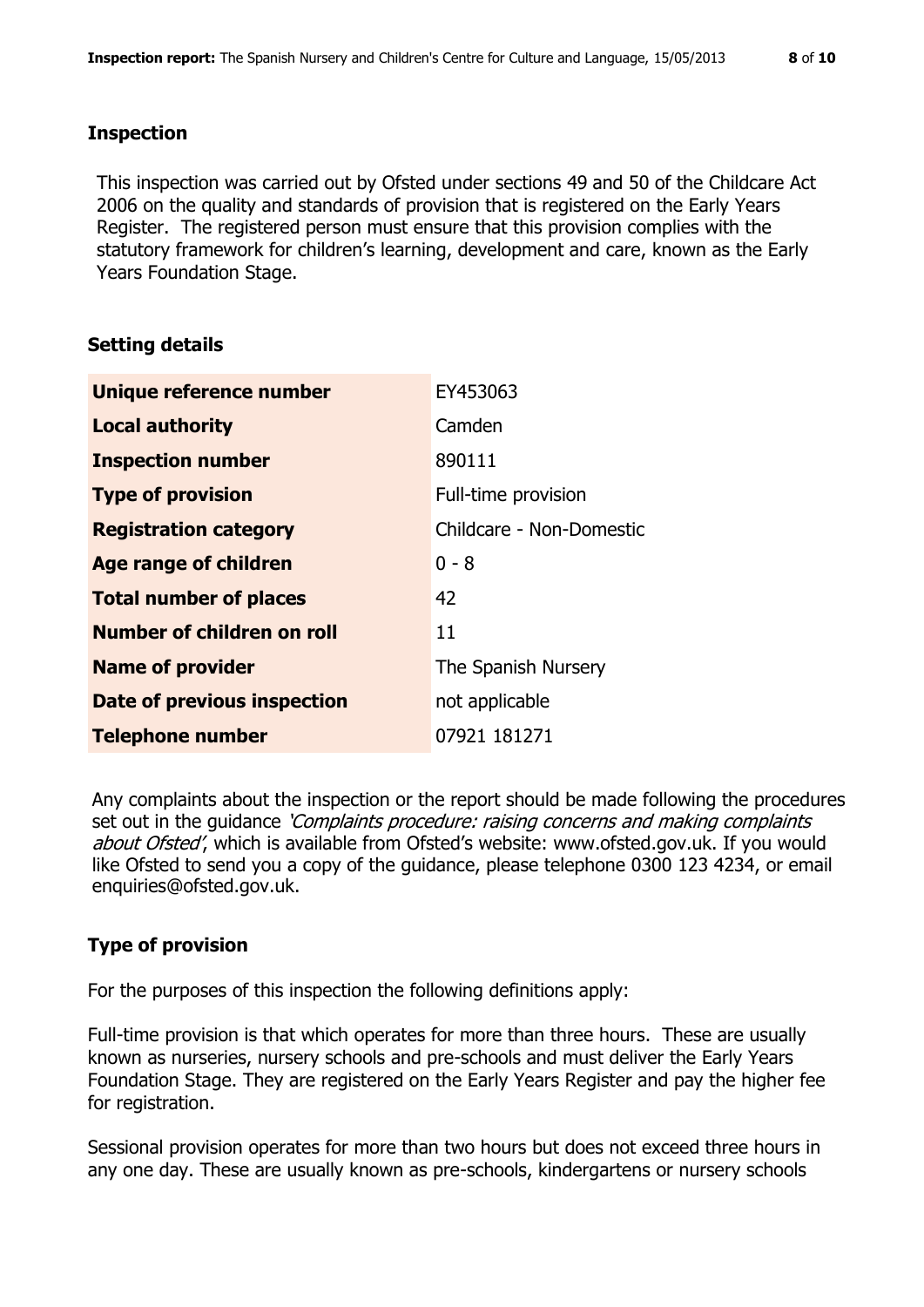and must deliver the Early Years Foundation Stage. They are registered on the Early Years Register and pay the lower fee for registration.

Childminders care for one or more children where individual children attend for a period of more than two hours in any one day. They operate from domestic premises, which are usually the childminder's own home. They are registered on the Early Years Register and must deliver the Early Years Foundation Stage.

Out of school provision may be sessional or full-time provision and is delivered before or after school and/or in the summer holidays. They are registered on the Early Years Register and must deliver the Early Years Foundation Stage. Where children receive their Early Years Foundation Stage in school these providers do not have to deliver the learning and development requirements in full but should complement the experiences children receive in school.